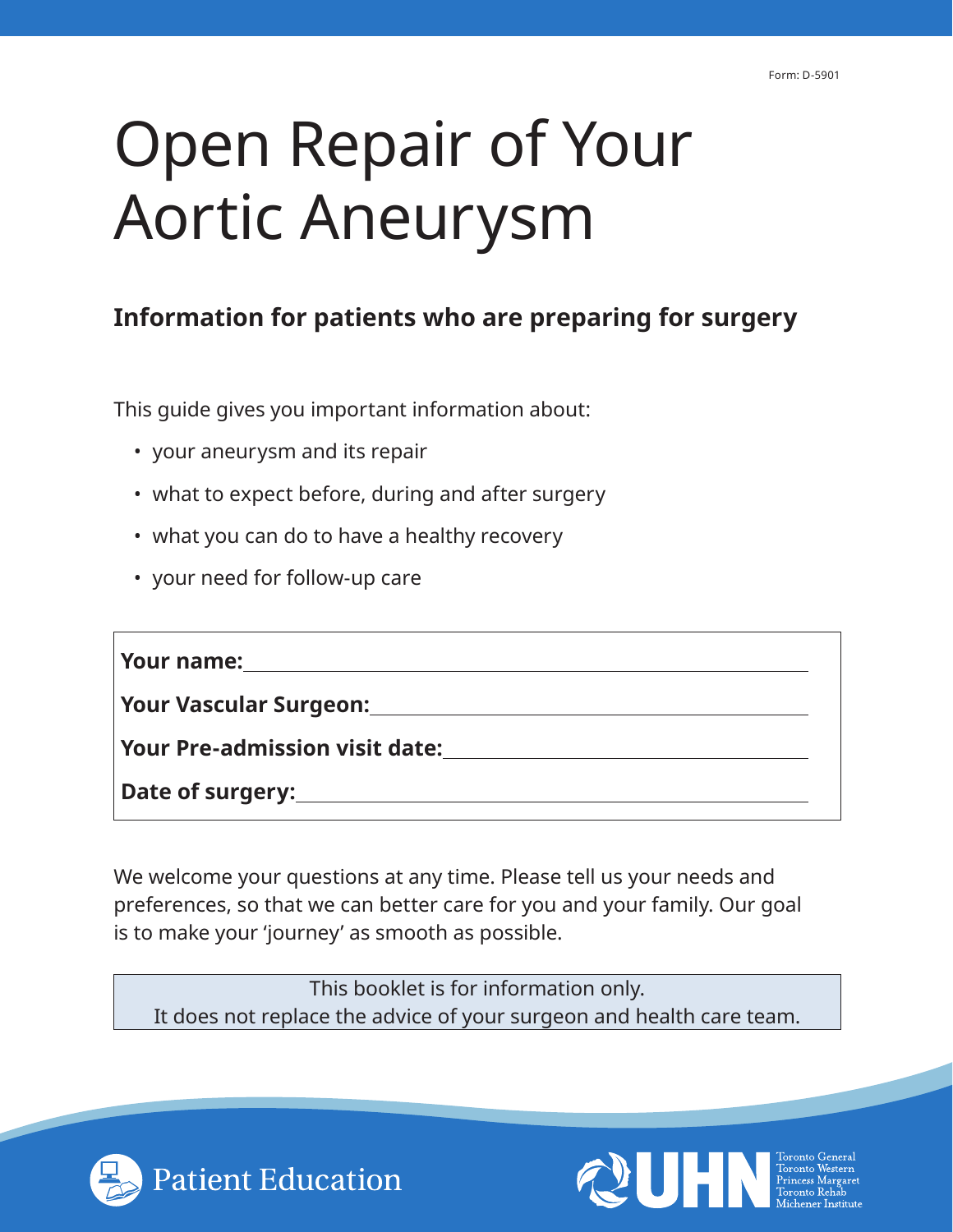# **Table of contents**

| <b>Topic</b>                  | Page           |
|-------------------------------|----------------|
| Aortic aneurysms              | $\overline{2}$ |
| Open aortic aneurysm repair   | 5              |
| Pre-admission clinic visit    | 6              |
| Preparing for surgery         | 8              |
| The day of surgery            | 10             |
| What happens after surgery    | 11             |
| Going home from the hospital  | 17             |
| Your recovery at home         | 17             |
| When to get medical help      | 21             |
| Important contact information | 22             |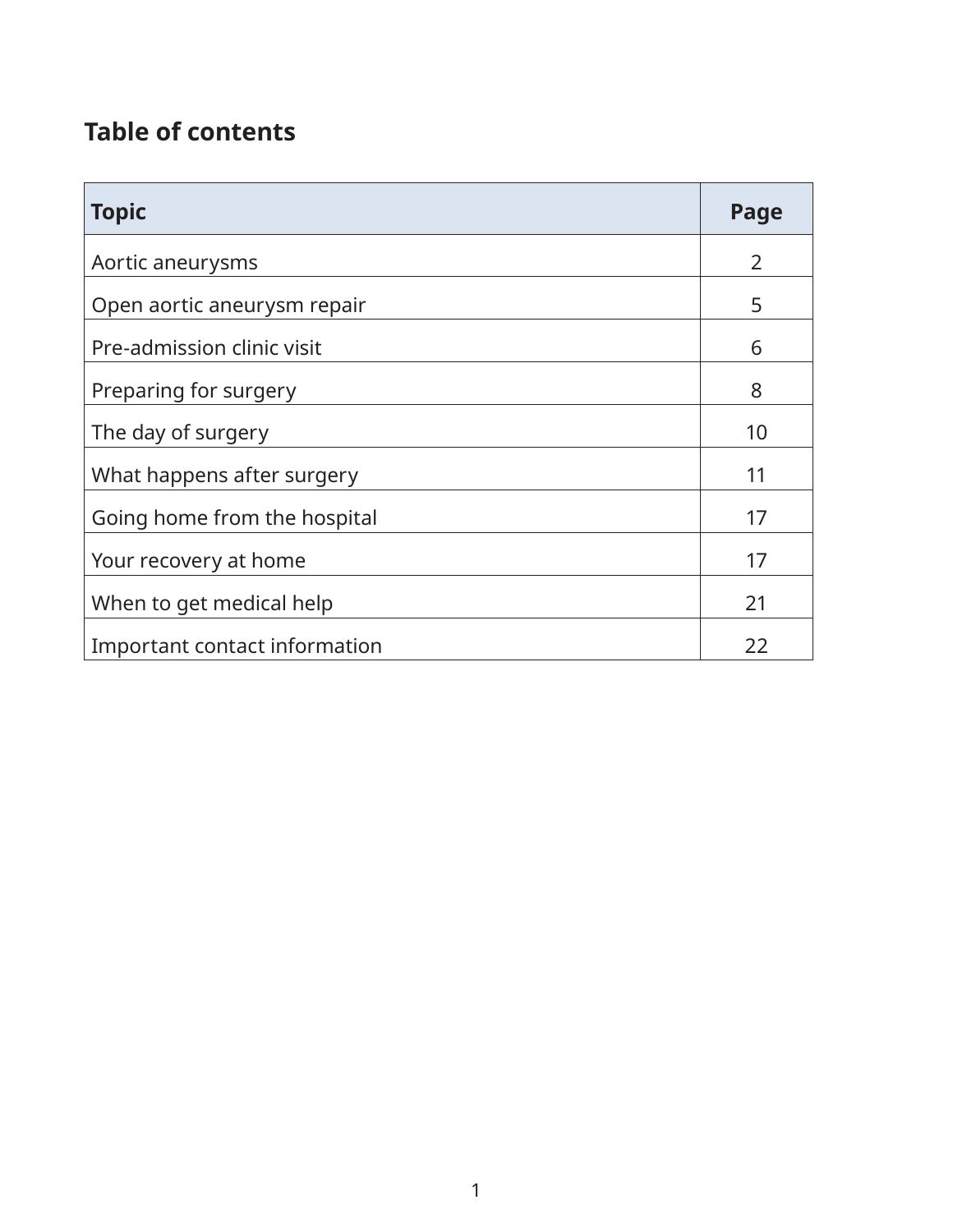# **Aortic Aneurysms**

#### **What is the aorta?**

The aorta is the largest blood vessel in your body (about 2 cm wide). The aorta carries oxygen-rich blood from your heart to all parts of your body.

- Your aorta runs through your chest and abdomen. The part in your chest is called the thoracic aorta. The part in your abdomen is called the abdominal aorta.
- In your lower abdomen, the aorta splits into two smaller blood vessels (iliac arteries) that carry blood to your legs.

#### **What is an aortic aneurysm?**

An aneurysm is a bulge, or balloon-like swelling, on the wall of a blood vessel. When this is found on the aorta, it is called an **aortic aneurysm**.

An aneurysm is diagnosed when the aorta widens by more than 3 cm. Aneurysms are most commonly the result of degenerative aortic disease.

Most people do not know that they have an aneurysm. Aortic aneurysms are called 'silent' because they rarely cause any symptoms until they rupture. Most are found during tests (such as ultrasound, CT scan or MRI) that are done for other reasons.

We recommend that your close relatives be tested for aneurysms.



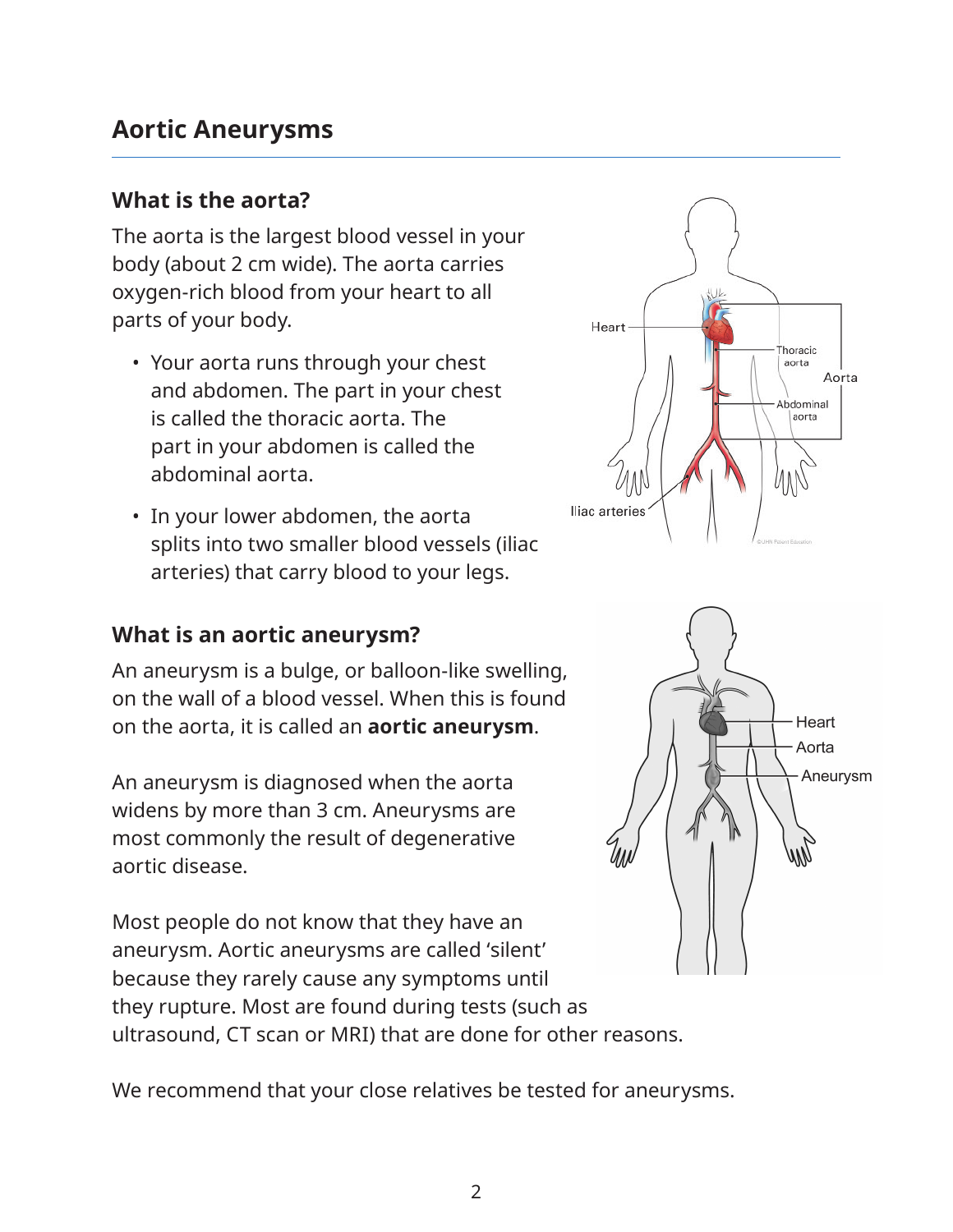Aneurysms are named based on their location in your body:

- If the aortic aneurysm is in your chest, it is called a **Thoracic Aortic Aneurysm** (TAA).
- If the aortic aneurysm is in your abdomen, it is called an **Abdominal Aortic Aneurysm** (AAA).
- If the aortic aneurysm begins in your chest and continues into your abdomen, it is called a **Thoraco-Abdominal Aortic Aneurysm** (TAAA).
- If the aortic aneurysm is in iliac arteries it is called an **Aortic Iliac Aneurysm**.

#### **Why is an aortic aneurysm dangerous?**

An aortic aneurysm can be dangerous because the walls of the aorta may get so weak or thin that they burst (rupture) and bleed. A ruptured aneurysm causes serious internal bleeding, which can cause death quickly without proper treatment.

If your aneurysm ruptures, you will have one or both of these symptoms:

- New and persistent pain in your chest, back, abdomen or groins
- Feeling dizzy or faint

## **As you wait for your surgery:**



- If you have either of these symptoms, call 911 or go to your nearest hospital Emergency Room.
- Avoid strenuous activities such as heavy lifting. Do not lift anything heavier than 20 kilograms (45 pounds).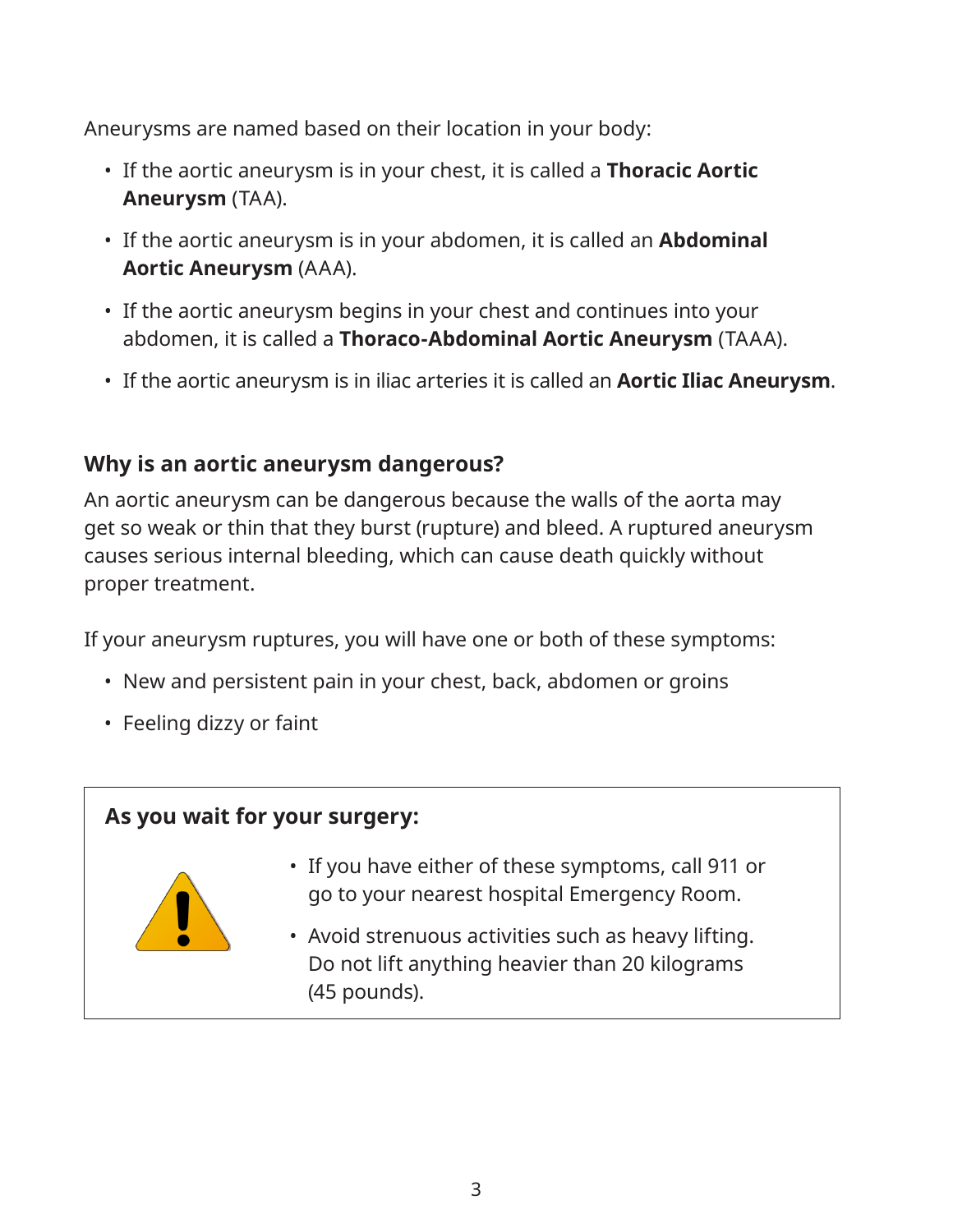#### **Factors that can increase your chance of developing an aneurysm:**

- Smoking (now or in the past)
- Getting older
- High blood pressure (hypertension)
- Having a connective tissue disorder such as Marfan syndrome
- Injury (trauma)
- Other members of your family have had an aneurysm

#### **When is an aortic aneurysm treated?**

Aneurysms usually widen or 'grow' slowly, about 2 to 4 mm a year. When the abdominal aorta reaches a certain size (5.5 cm in men or 5.0 cm in women) your surgeon may recommend surgery to repair the aneurysm.

Aneurysms that grow quickly (over 1 cm in a year) are more likely to rupture and may need to be repaired sooner.

#### **How can aortic aneurysm be treated?**

Aortic aneurysms can be treated with open repair or by endovascular stent graft (EVAR). Your surgeon recommended open repair after carefully considering your age, health, as well as the size, location and shape of your aneurysm. Your surgeon will explain in detail the benefits and risks of each repair.

Aneurysms are most common in men and older adults.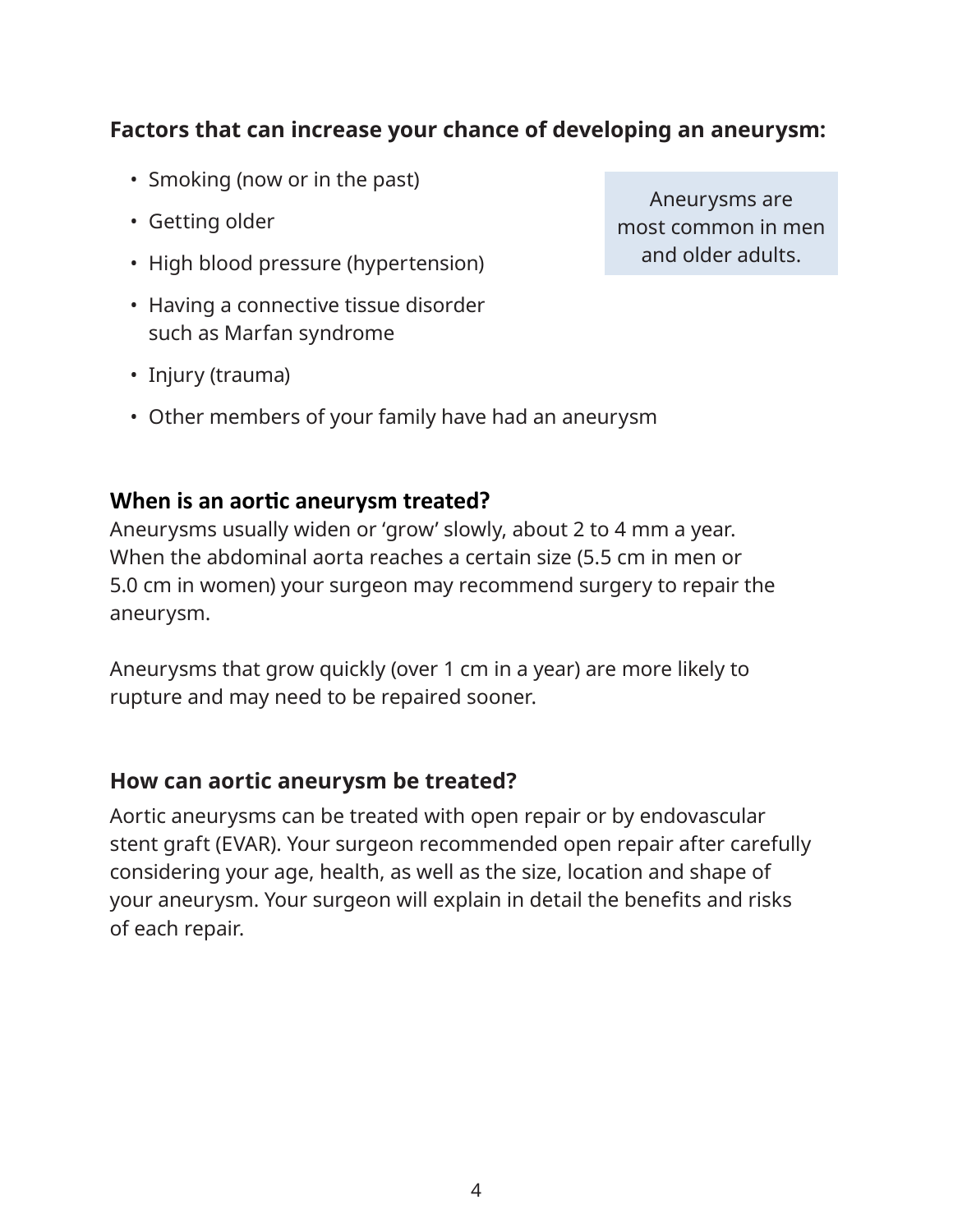# **Open Aortic Aneurysm Repair**

During an open repair, the surgical team:

- makes an incision in the abdomen and at times in the groins
- gives you an anticoagulant (blood thinning medication) and then stops the blood flow through the aorta
- opens the section of the aorta affected by the aneurysm
- sews a durable, fabric tube (graft) into place, connecting the healthy ends of the aorta

# **What tests will I need to have?**

Before your surgery, you may have:

- A CT scan or an MRI. These tests give your surgeon detailed images of your arteries and adjacent structures.
- Heart tests to see if your heart is strong enough for the surgery
- Blood tests
- A chest x-ray
- An ECG

#### **What type of anesthetic is used?**

An anesthetic is a medication that reduces or prevents pain. Before surgery, you will meet with a doctor (Anesthesiologist) who will provide more details.

You will receive a **general anesthetic**. It makes you sleep during surgery and feel nothing. When you are asleep, the doctor will insert a breathing tube in your throat. An epidural catheter may also be inserted at the start of the surgery to help with any pain you have after the surgery.

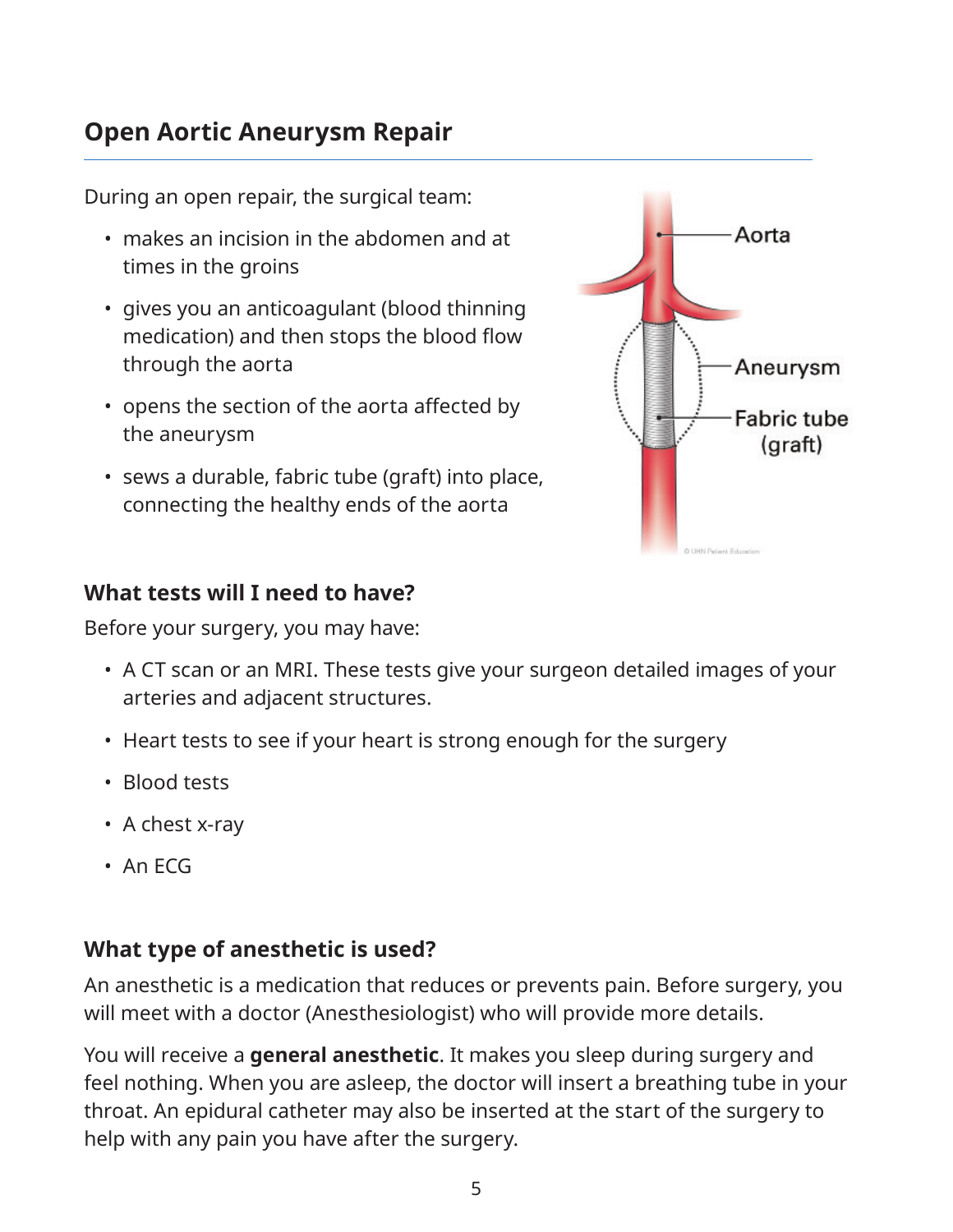# **What are the risks and possible complications of open surgery?**

As with any surgery, there are some risks. Your surgeon will discuss risks that are specific to you before your surgery. Some risks may include:

- heart attack
- stroke
- kidney failure
- wound infection
- bleeding
- spinal cord damage (paralysis)
- bowel ischemia
- death

# **Your Pre-Admission Clinic visit**

You will need to visit the **Pre-Admission Clinic**

unless you are going to be admitted to the hospital before your surgery.

Your visit will be about 2 weeks before surgery date and may take from

3 hours up to the entire day, depending on your needs. A family member or friend is welcome to come with you. If your appointment is less than 1 week before your surgery and you are taking blood thinning medication, please tell your surgeon's office. **You may need to stop taking blood thinners about 5 days before your surgery.**



Unless you are given other instructions, you must come to your Pre-Admission Clinic visit or your surgery may be canceled.

# **The Pre-Admission Clinic is located at Toronto General Hospital, 200 Elizabeth Street, ground floor – Room 400 Eaton Building (Eaton entrance).**

If you cannot come to this visit, call 416 340 4800 ext. 3529 to reschedule. You cannot have surgery without a pre-admission visit.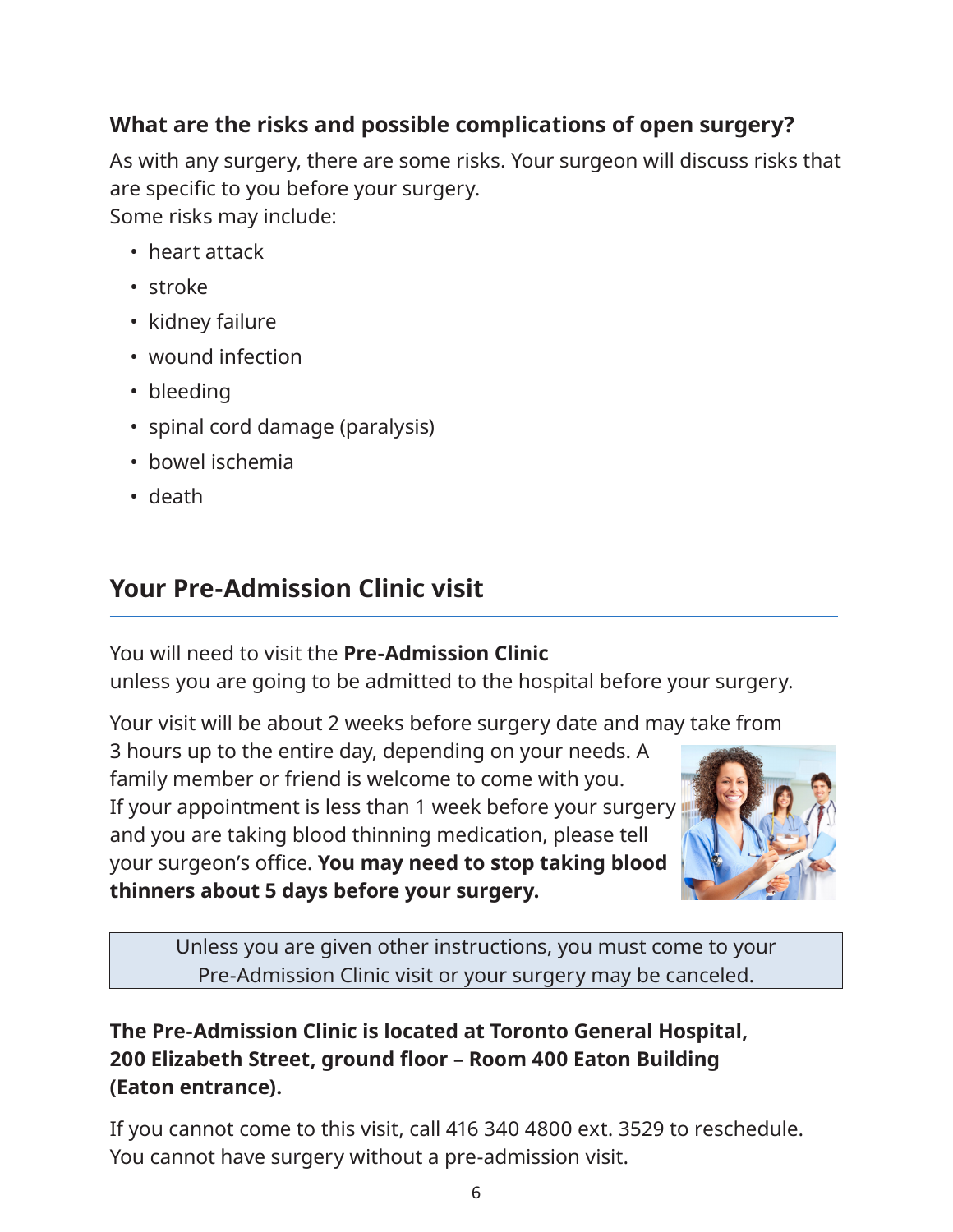## **What to bring to your pre-admission visit:**

- $\Box$  Ontario health card (OHIP)
- $\Box$  Extended health insurance information, if you have it
- $\Box$  Contact information for your family doctor and pharmacy
- Your 'History and Physical' form, filled out by your family doctor
- $\Box$  All the medications you take in their original containers. This includes prescription medications, over-the-counter medicines, vitamins, supplements and herbal or 'natural' products.
- $\Box$  Copy of your power of attorney for personal care and/or advanced directives

On the day of your Pre-Admission visit, take your medications and eat as usual, unless you were given other instructions.

# **What happens at your Pre-Admission Clinic visit?**

During this visit:

- You will fill out paperwork so you can be admitted to hospital.
- You may have tests, including blood tests, a chest x-ray and an electrocardiogram (ECG) to check your heart.
- A nurse will ask you questions about your health and help you prepare for surgery and recovery at home. You will learn how to do deep breathing and



coughing exercises that keep your lungs clear and prevent infection (such as pneumonia) after surgery.

- **• The nurse will tell you when to stop eating and drinking before surgery.** Usually you will have nothing to eat after midnight before surgery.
- A nurse or pharmacist will review your medications. They will tell you which medications to stop before surgery, and which to take on the morning of your surgery with a sip of water.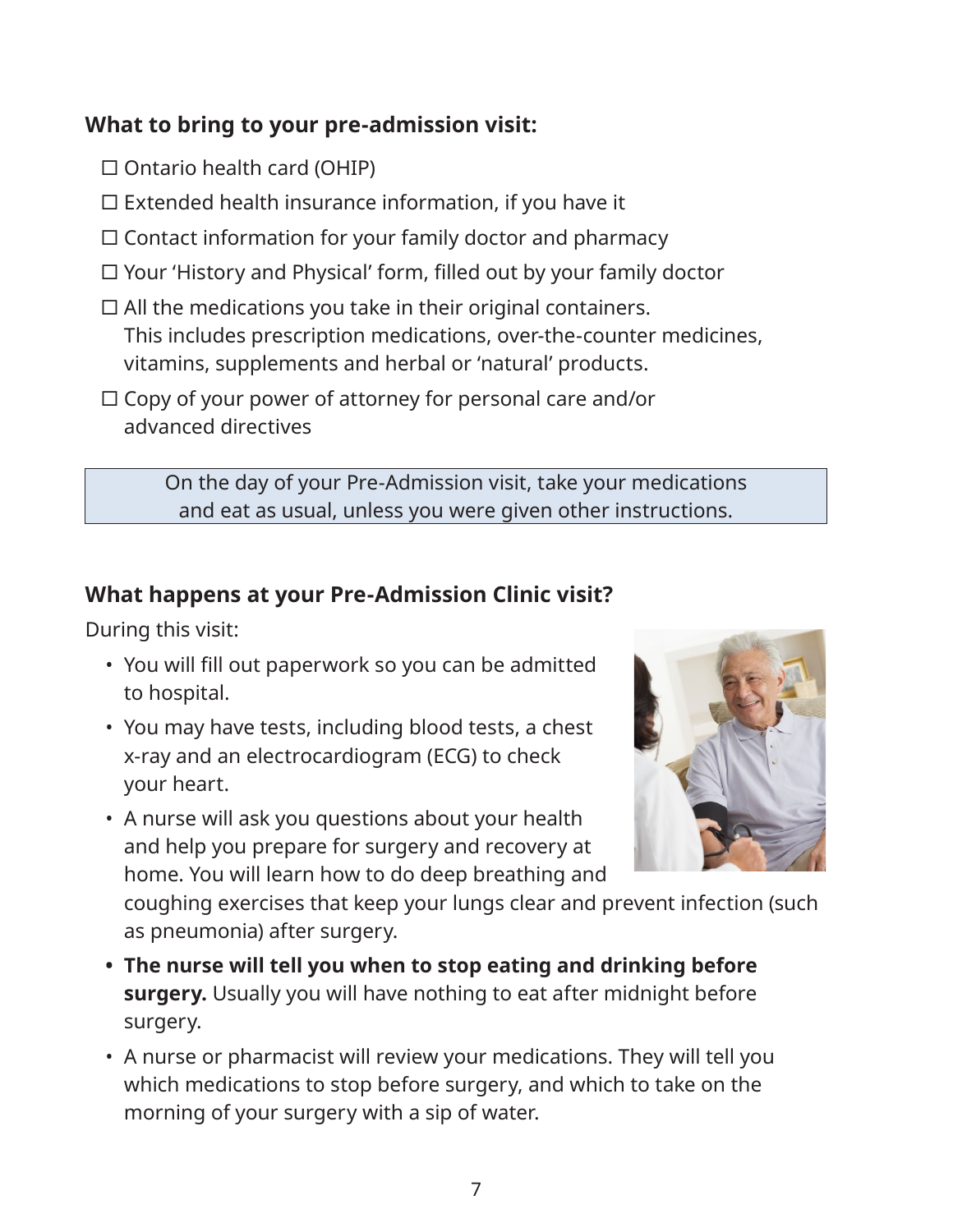#### **Make plans for coming home after surgery**

- Arrange for someone to take you home from the hospital on the day you expect to leave. You will not be allowed to go home by yourself after your surgery.
- If you live alone, plan for someone to stay and help you for at least a few days. You may need help with groceries, cooking, laundry, cleaning and rides to medical appointments.
- Make or buy extra meals and freeze meals that will be easy to reheat.

# **Quit smoking**



#### **Make arrangements for out-of-town family**

• For a list of places to stay near the hospital, visit www.uhn.ca and click on 'Patients and Families', 'Patient Services' and 'Accommodations and places to stay'. Some places offer a discounted 'hospital rate'.

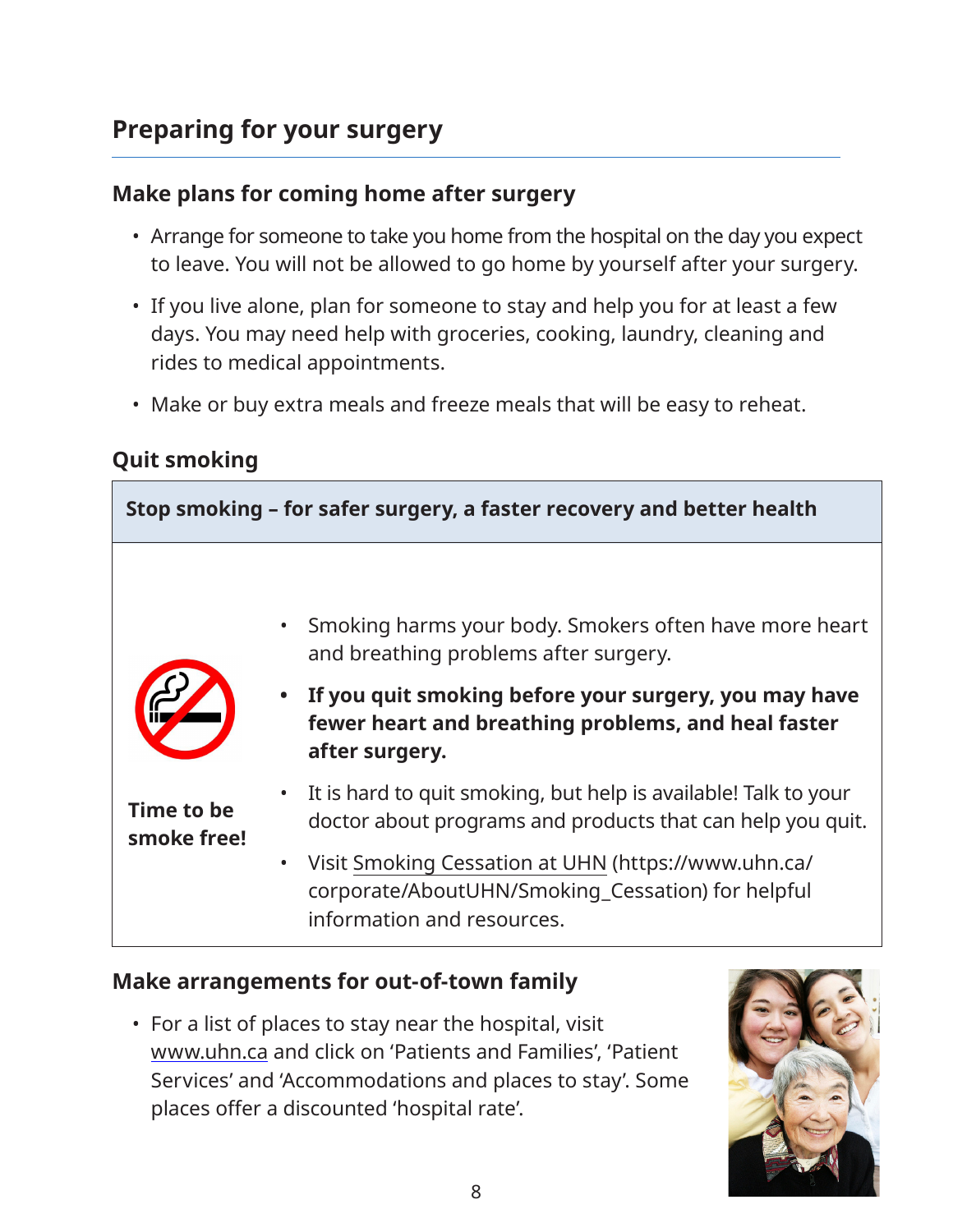## **The day before your surgery**

Important!

# **Follow all the instructions you were given at your pre-admission visit.**



- Remove your nail polish, jewelry and any body piercing.
- Make sure you take all medications you were told to with sips of water.



#### **What to bring to the hospital:**

- $\Box$  Ontario health card (OHIP) and any other extended health insurance information, if you have it
- $\Box$  All the medications you take in their original containers. This includes prescription medications, over-the-counter medicines, vitamins, supplements and herbal or 'natural' products that you buy without a prescription.
- Enough comfortable clothes for several days, plus non-slip shoes or slippers.
- $\Box$  Personal care items such as a toothbrush, toothpaste, soap and deodorant. Do not bring scented products such as perfume or cologne.
- $\Box$  Hearing aids, dentures and glasses in their protective cases, labelled with your name.

You are responsible for your belongings. Please do not bring jewelry or anything valuable.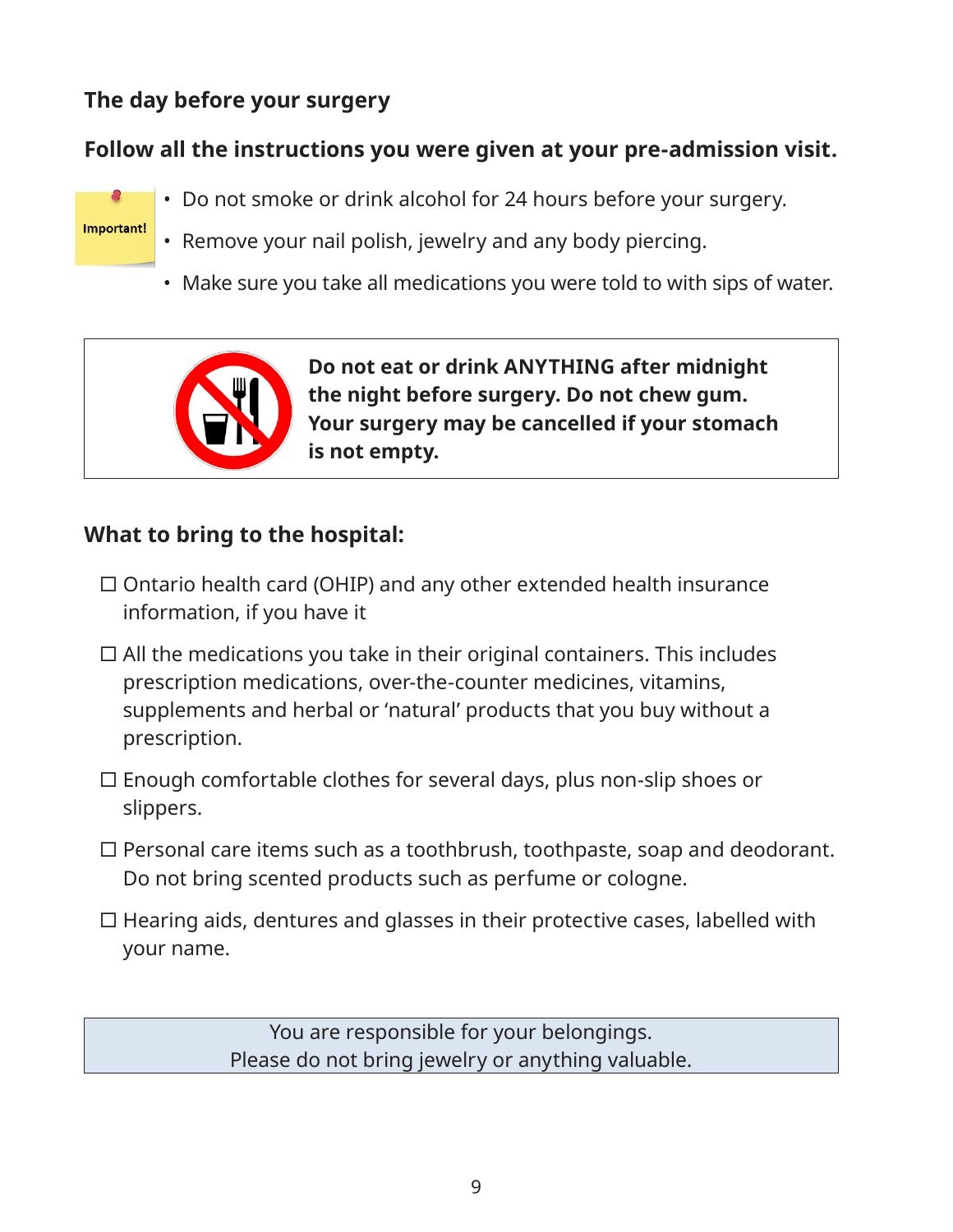# **The day of your surgery**

#### **The morning of surgery**

- You may take a shower. You may need to use special soap that you were given in Pre-Admission Clinic.
- If you were told to take any medications the morning of your surgery, take them with small sips of water.
- Do not wear perfume, scented lotion, make-up or contact lenses.

#### **Admission to the hospital**

Come to Toronto General Hospital at least 2 hours before your surgery

Check in at **Surgical Admission Unit** reception desk:

- Peter Munk Building, 2nd floor Room # 310 (take Munk or Eaton elevators)
- Phone: 416 340 4800 ext. 3851

You will be taken to the **Pre-Operative Care Unit (POCU)**.

- The nurse and surgical team will review your health information, and do blood tests, if needed.
- An intravenous (IV) line will be put in your arm. The IV will be used to give you fluids and medications during and after your surgery.
- You will change into a hospital gown and wait in holding area until it is time for your surgery.
- Your belongings will be secured in a locker and returned to you after surgery. Send all valuables home with family or friends.

Your family can stay with you in POCU until you are taken to the Operating Room. Once you are taken to surgery, your family can wait in the **Surgical Waiting Room** on the 3rd floor of the Munk Building. The surgeon will come there to speak with your family when your surgery is over.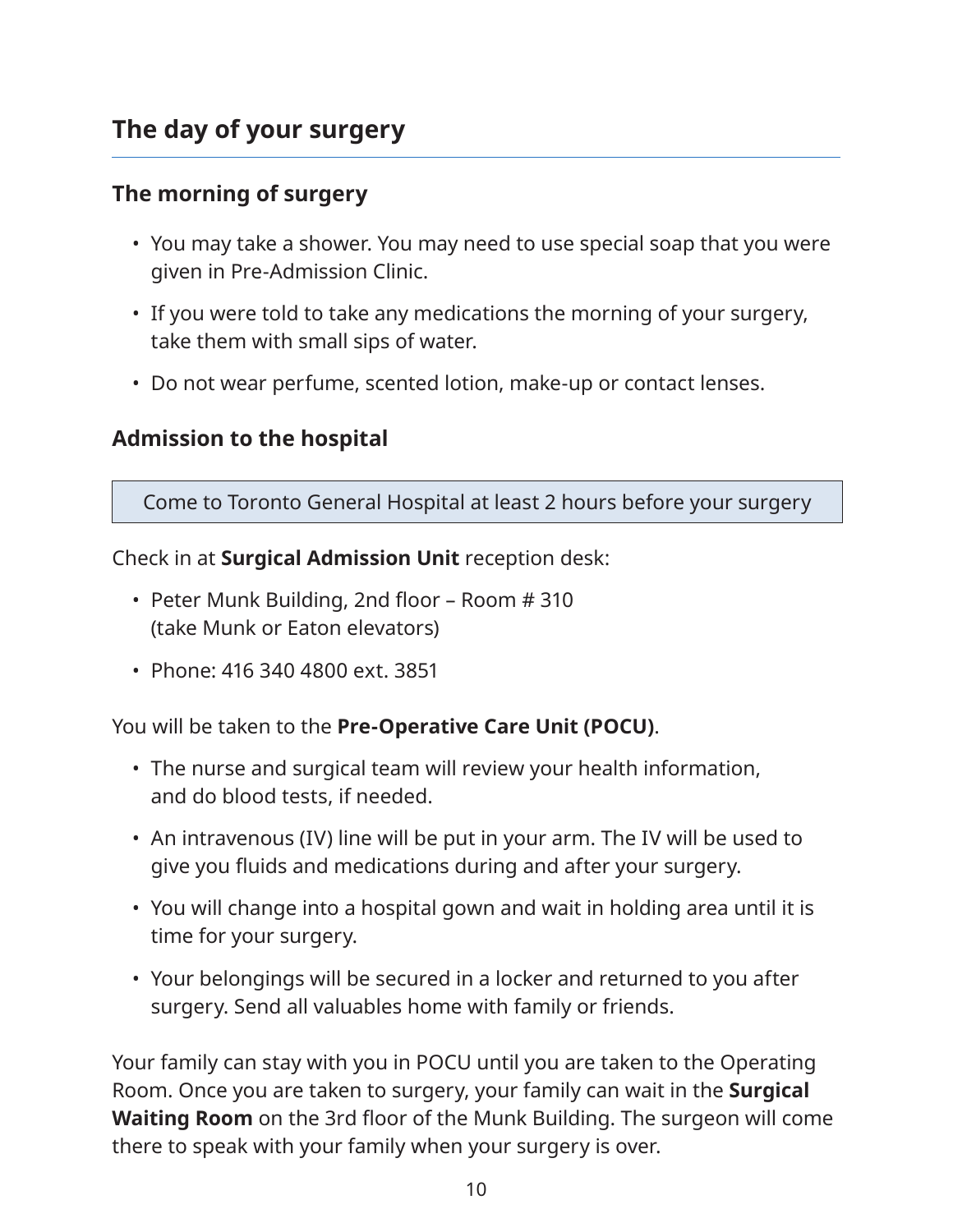#### **Your surgery will take 3 to 4 hours depending on how complicated your surgery is.**

- The surgical team will help you move onto the operating table and connect you to monitors.
- An epidural catheter may be placed in your spinal cord so the anesthetist can give you pain and numbing medicine. You will be asleep and not feel any pain during the surgery.



- The doctor will put a breathing tube in your throat when you are asleep.
- A tube called a urinary catheter will be placed in your bladder to drain and measure your urine.
- When the surgery is over, the surgeon will close your incisions with stitches and staples, and cover them with a dressing.

#### **What happens after surgery**

- When the surgery is over, you will be moved to the **Post Anesthetic Care Unit (PACU)** where you will be closely monitored for 1 to 2 hours.
- When you are ready you will be moved to the step-down **Cardiovascular Intensive Care Unit (CVICU)**.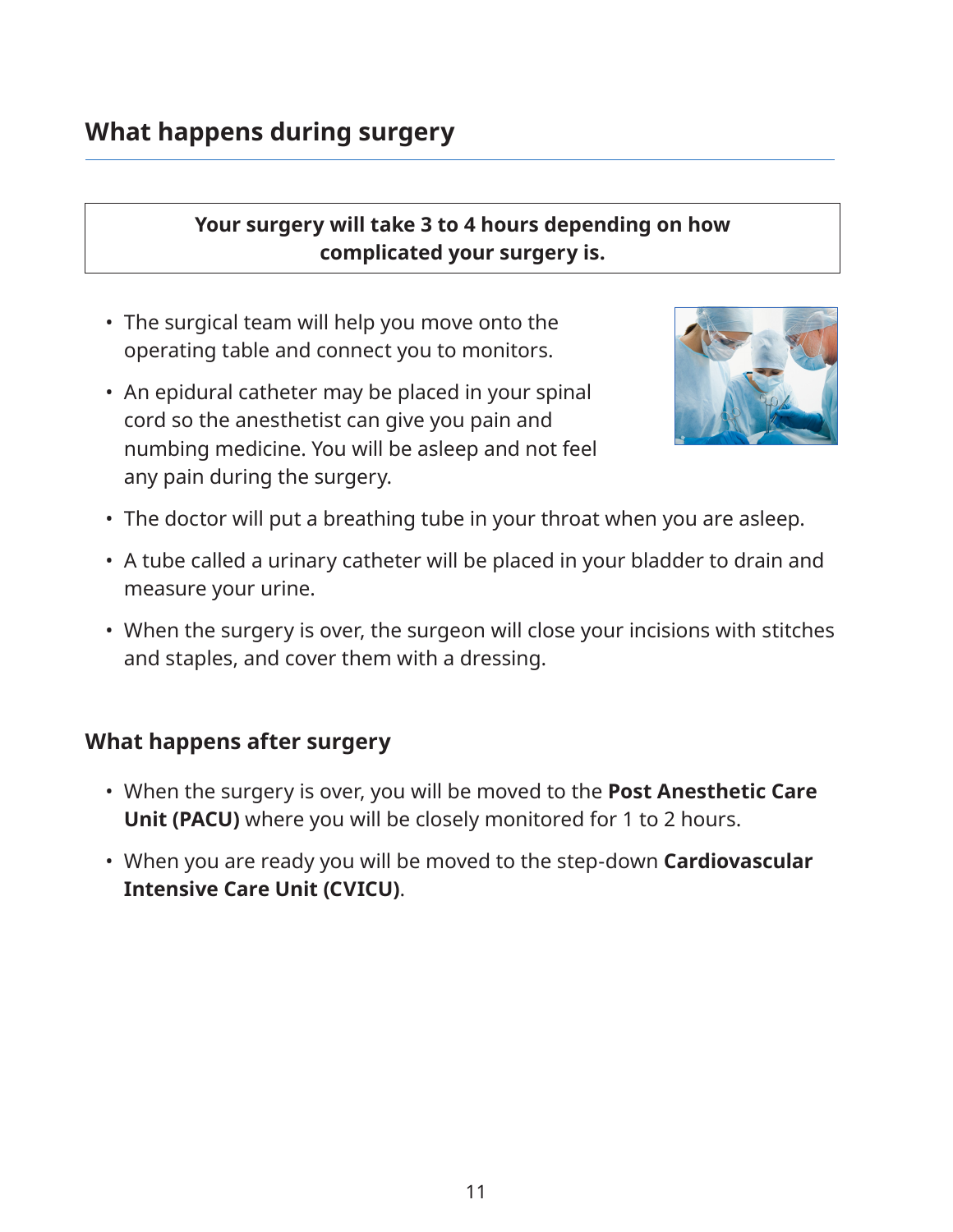Once you are in step-down unit in CVICU:

- You will be attached to a heart monitor to check your heart beat.
- You may have an oxygen mask over your nose and mouth.
- You will have an intravenous line (IV) through which you will be given medication.
- The nurse will check your heart rate, blood pressure, breathing, and measure the urine from your catheter.
- The nurse will check your incision and blood flow in your legs.
- If you are experiencing a lot of pain, there are special ways to control your pain such as PCA (Patient Controlled Analgesia) or epidural. Your doctors and nurses will talk with you about it.

After you recover in the CVICU, you will be moved to the Inpatient Unit **4A Vascular Ward** to continue your care for the rest of your hospital stay.



**Cardiovascular Intensive Care Unit (CVICU):** Phone: 416 340 3550 **4A Vascular Ward, 4th floor**

Phone: 416 340 4208

## **What to expect on the 4A Vascular Ward**

Your vascular team will see you early each morning. Your team includes doctors, nurse practitioners and nurses. Please talk to them about any concerns or questions you may have.

The team will ask how you are feeling and check:

- The pulses, colour and warmth of your legs, to make sure the blood flow is good
- The pain, feeling and movement of your legs
- Your incision to see that it is healing well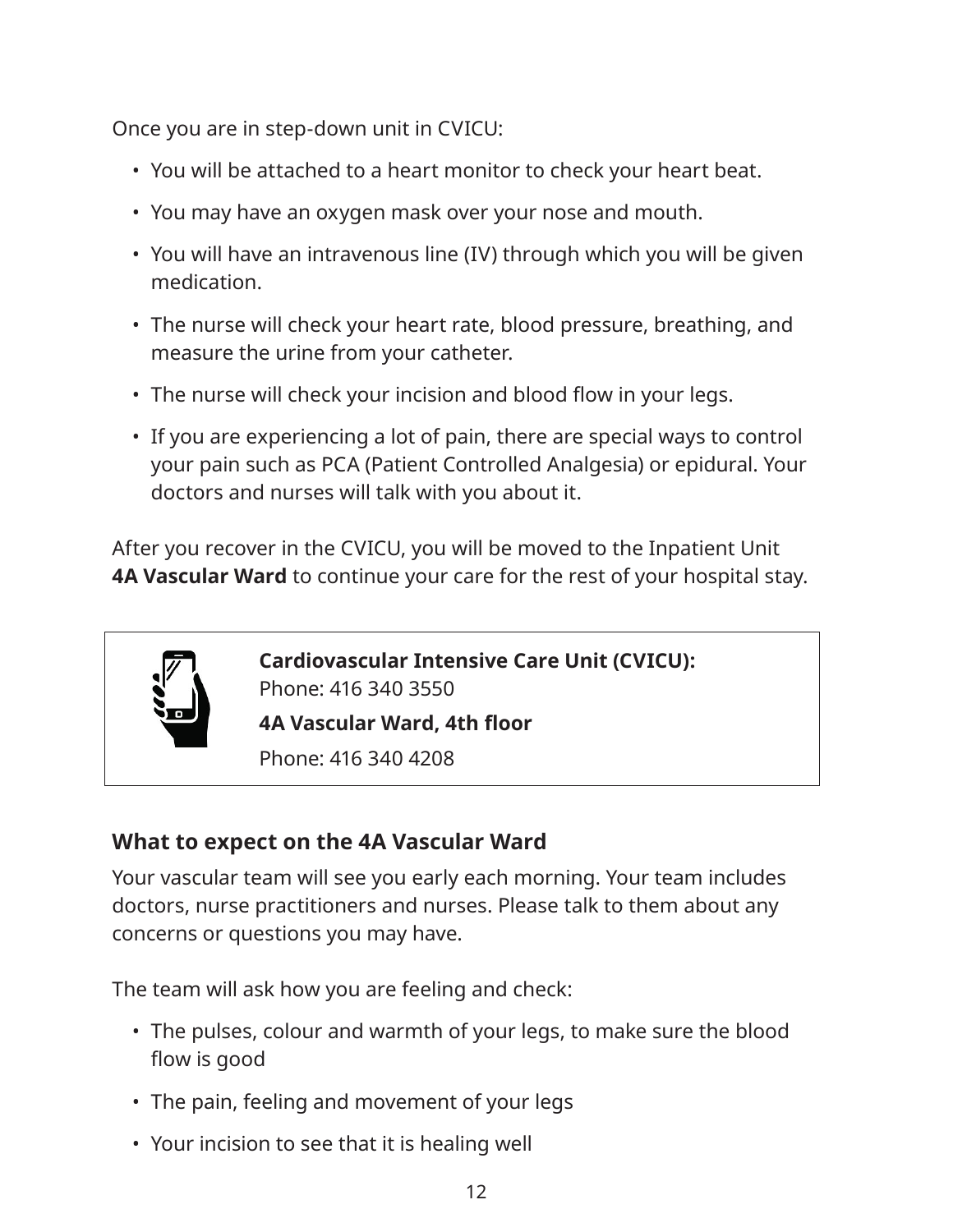For the next 1 or 2 days:

- You will get fluids and medications through your IV line
- You may have small tubes in your nose to give you oxygen
- You may have a small tube in your stomach to prevent you from vomiting
- Your catheter will drain urine from your bladder
- A bandage will cover your incision until it is dry

#### **Movement and exercises**

• Continue to do your deep breathing and coughing exercises to clear your lungs of mucus. This helps to prevent pneumonia.

#### **It is important to move your legs and walk as soon as you can. This keeps the blood flowing in your legs.**

- A physiotherapist may visit each day to help you start moving and get ready to walk.
- First, you will sit at the side of the bed and "dangle" your legs.
- Next, you will walk a few steps with help. You will gradually increase your activity until you can walk on your own. As you get stronger, you will spend more time out of bed, walking short distances.

#### **Change your position often to avoid pressure sores**



- Do not put pressure on your heel for long, when standing or lying. Pressure on an area with poor blood flow can cause a painful blister that does not heal well.
- Change your position while you are in bed to avoid pressure sores on your lower back and hips. Your nurses can help you with this.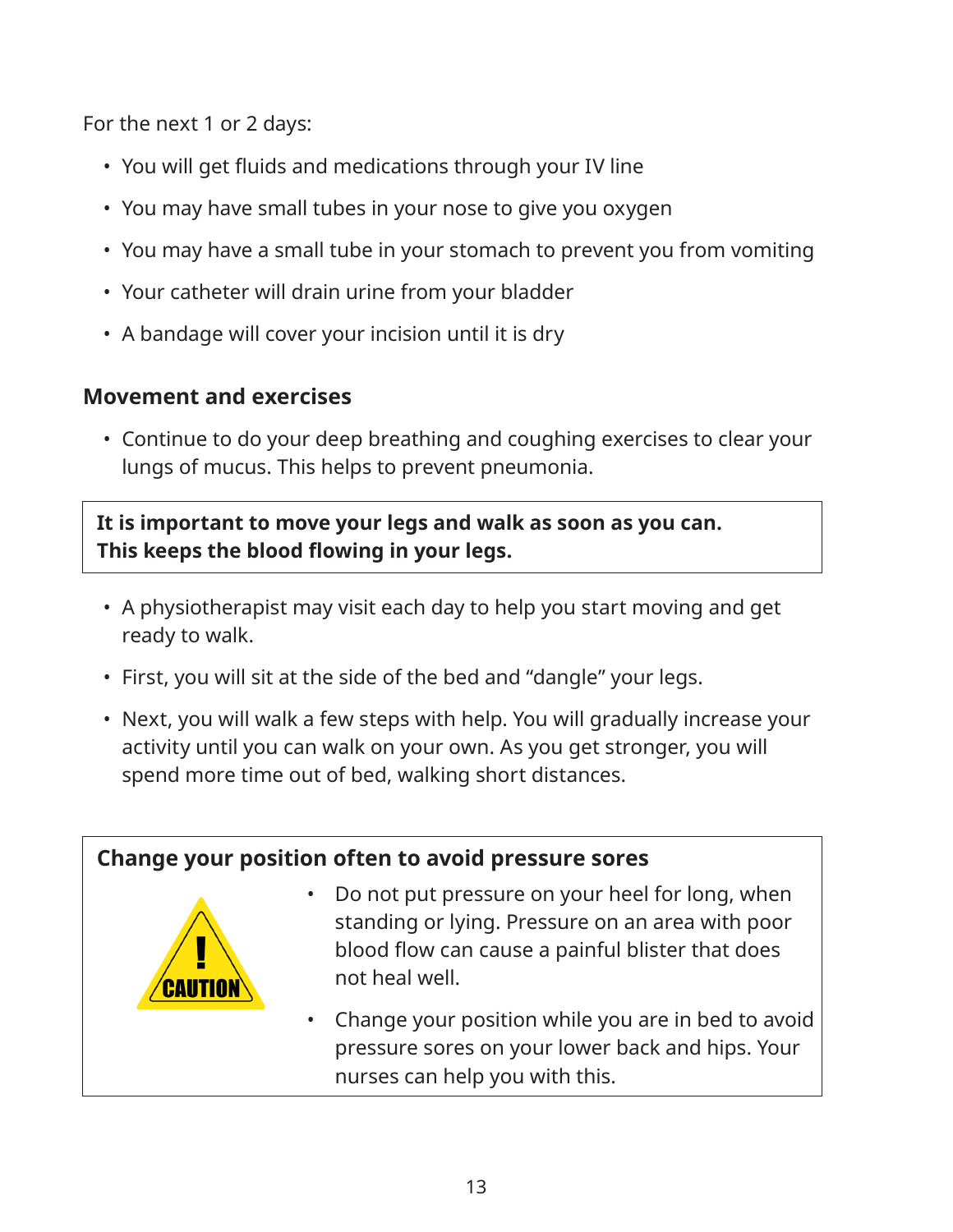#### **Eating and drinking**

• You will not be able to eat or drink for at least 2 or 3 days after the surgery to allow your stomach and bowels time to recover. You will start with fluids, then eat and drink small amounts at a time until you can return to your usual meals.

#### **Showering**

- You can have a shower 3 or 4 days after surgery. Gently wash your incision with soap and water. Rinse well and pat dry with a clean towel.
- **• Do not take a bath until your incisions are completely healed. Speak to your doctor about this.**

#### **How can I manage my pain?**

**Everyone feels pain and discomfort differently after surgery. We will work with you to manage your pain.**

We will ask you to rate your pain on a scale of 0 to 10 (0 means you have no pain and 10 means that you have the worst pain possible). This number helps us understand how much pain you are having and how well the pain medication is working.



You will have medication to control your pain.

- You can expect to need pain medication every 3 to 4 hours for the first few days after surgery.
- Take your pain medication regularly. This is the best way to control pain. You need to feel comfortable enough to walk, do your breathing and coughing exercises and other activities. These activities help you recover.
- As you heal, you will feel less pain and will not need the medication as often.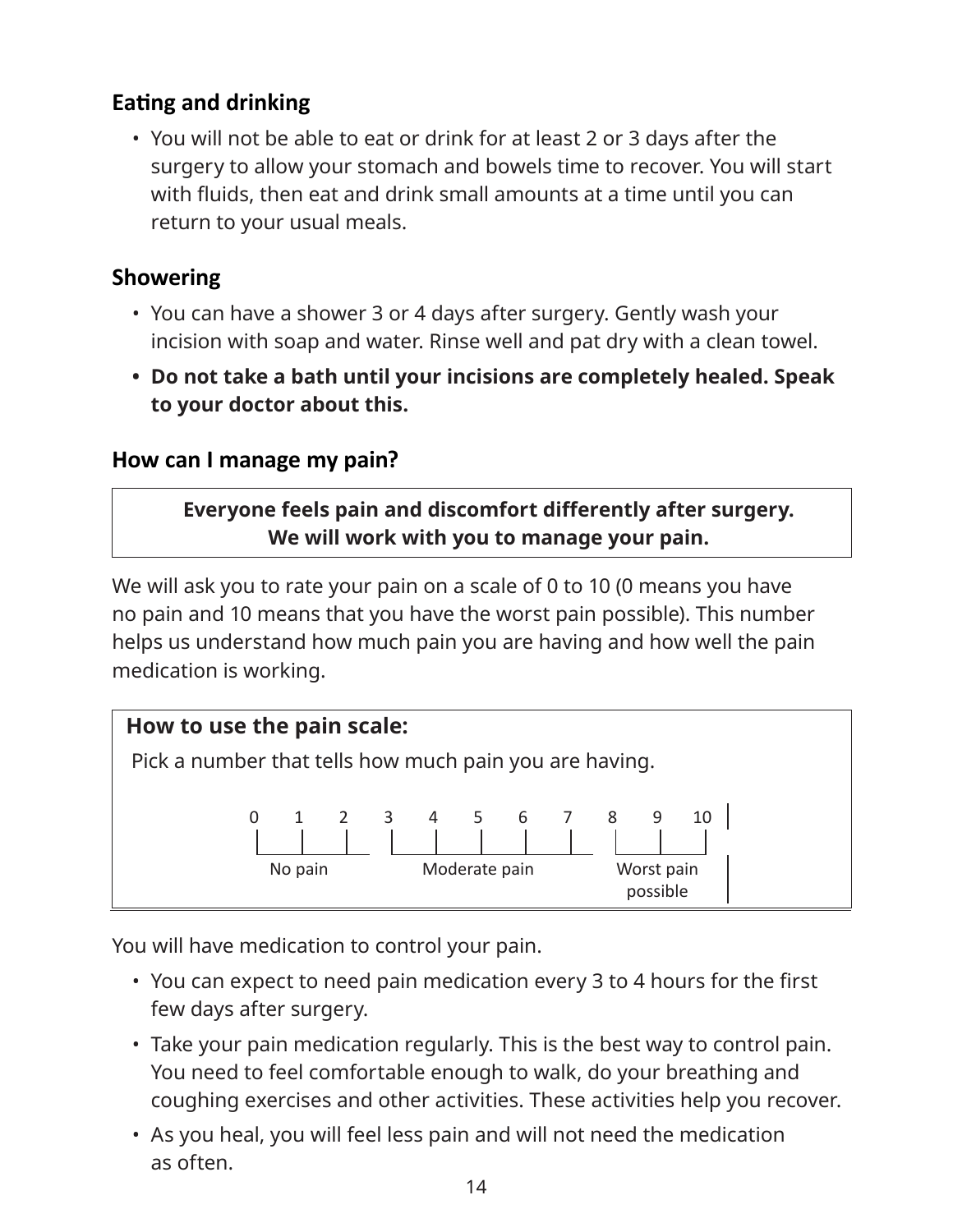Pain medication can be given in different ways.

#### **Intravenous (IV) Patient Controlled Analgesic or PCA**

A PCA pump delivers pain medication through your IV when you press a button. **Only you should press the button.**

Press the button:

- when you start to feel pain
- before you do something that brings on pain
- before you do deep breathing and coughing exercises
- before you start to move or turn

You should feel the effects of the medication within 2 to 3 minutes. If you do not feel any pain relief, tell your nurse.

The pump is set to give you a certain amount of medication every 4 hours. To make sure you cannot get too much medication, the PCA pump has a safety timer called a lockout. If you press the button during the lockout time, you will not get more medication.

#### **Epidural PCA**

Epidural is small tube placed in your back. This is the same way that women are given pain medicine when they give birth.

A pump is attached to the epidural tubing to give pain medication in a continuous controlled dose. You may have the option of pressing a button to receive more pain medication if you feel it is needed. The epidural can provide excellent pain control for up to 5 days as needed.

Follow the same instructions as for intravenous PCA.

#### **Intravenous (IV) medication**

Your nurse can give you pain medication through your IV. Tell your nurse when you have pain. Do not wait for the pain to get worse.

After you get pain medication, tell the nurse if it helped relieve your pain.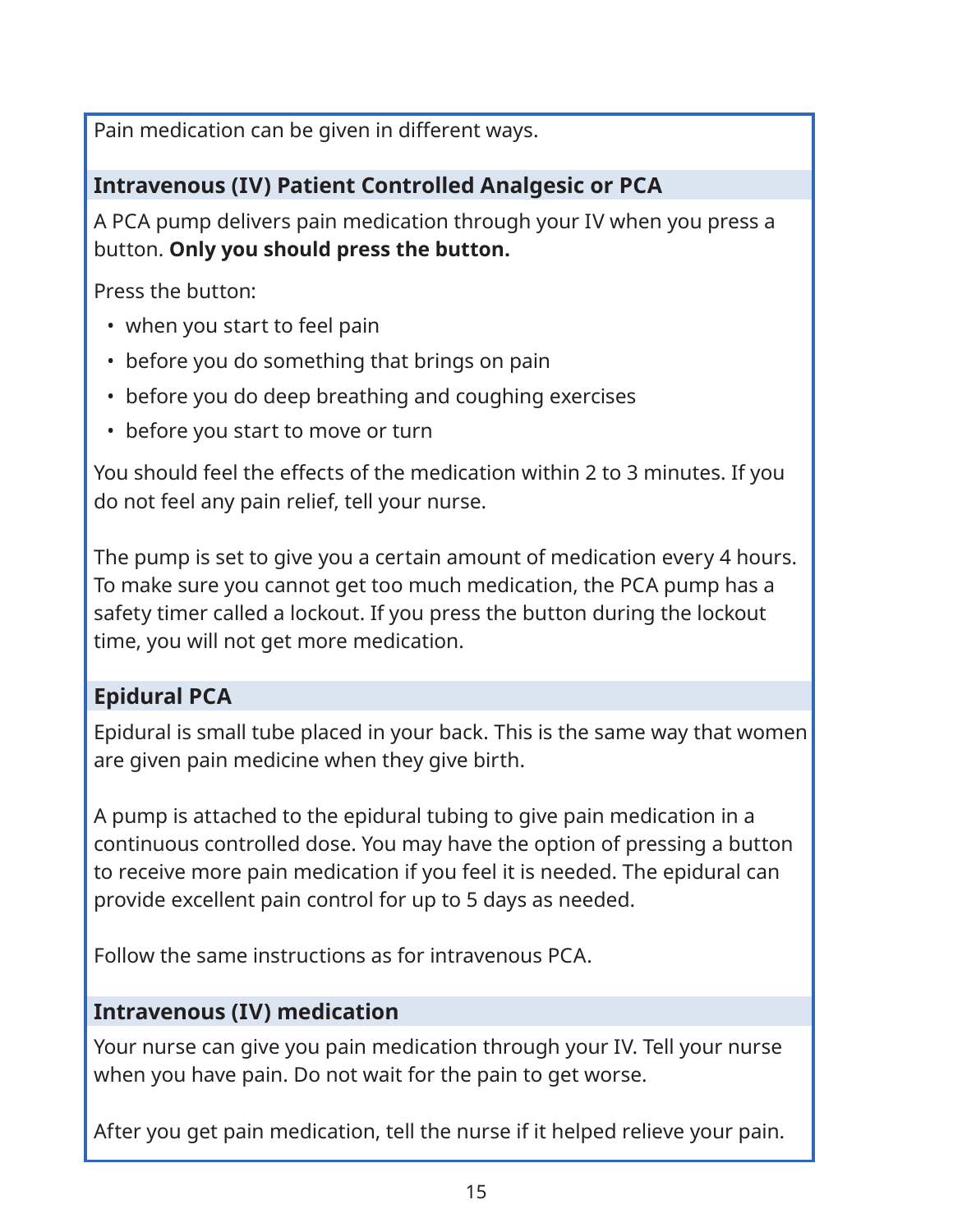#### **Medication by mouth**

When you are drinking well, you may be given pain medication tablets to swallow. Tell your nurse when you have pain.

Do not wait for the pain to get worse.

After you get pain medication, tell the nurse if it helped relieve your pain.

#### **How long will I stay in the hospital?**

The average hospital stay is 7 to 10 days. Length of stay depends on many factors including your overall health and how quickly you recover. The vascular team will discuss your recovery each day and help you prepare to go home.

#### **What will happen before I leave the hospital?**

During your hospital stay, the health care team will teach you how to care for yourself. Before you go home, you should know:

- how to take care of your incisions
- what exercises to do
- how to manage your pain
- when you can drive, return to work and resume your usual activities, such as housework, gardening, exercise and sex
- what warning signs to watch for and when to call the doctor

Your nurse, nurse practitioner or pharmacist will review your medications. Some may have changed during your hospital stay. You will get a prescription for medications that are new or changed.

You can pick up your medication at our Pharmacy (1st floor, University entrance). Open Monday to Friday, 8:00 am to 6:00 pm. Phone: 416 340 4800 ext. 4075.

If you need care or services at home or in your community, the health care team will make these arrangements before you go home.

The team will tell you what day you are going home. This is called your **day of discharge**. You will usually know a day or two before.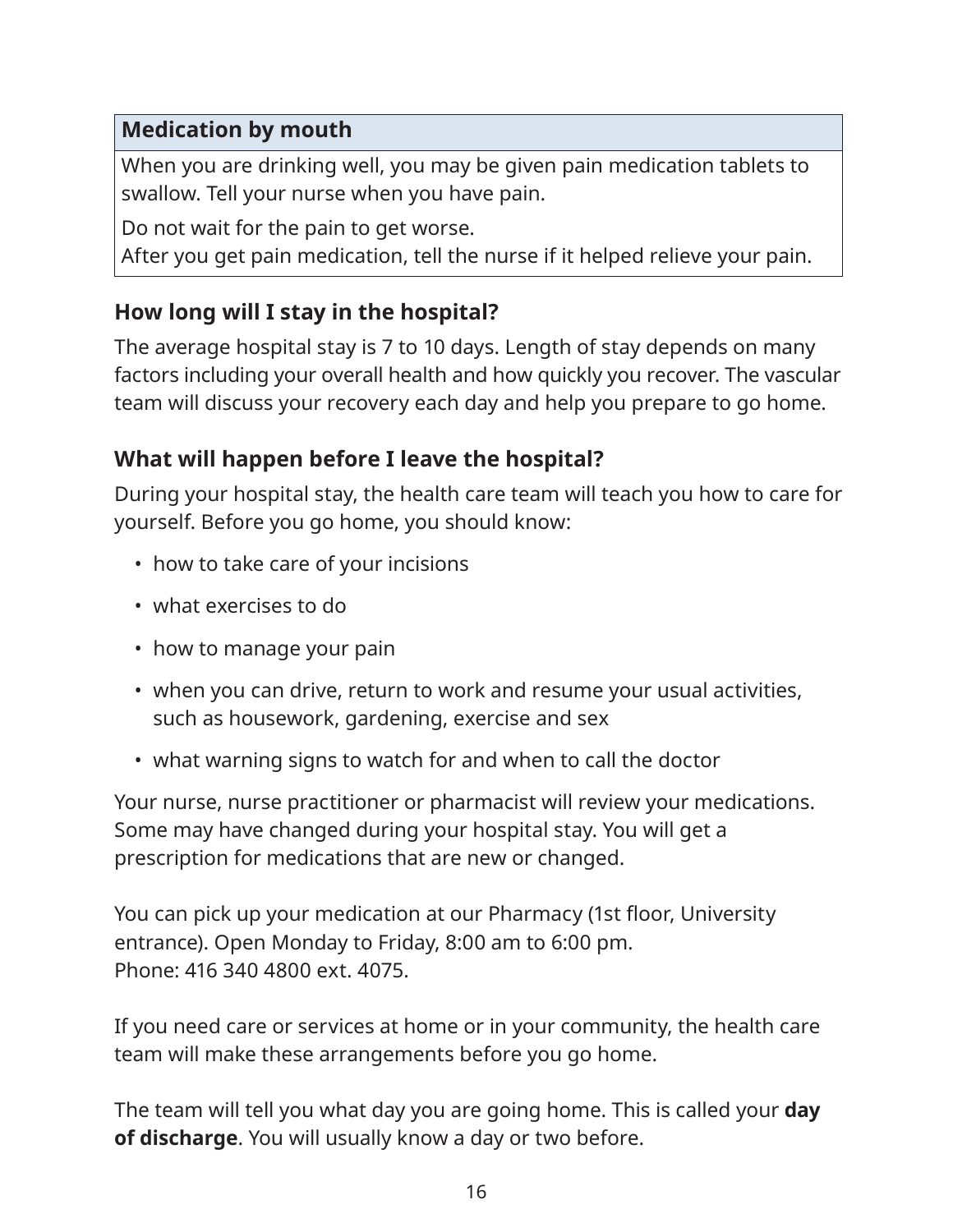# **Going home from the hospital**

You should be ready to go home by 11:00 am on your day of discharge. Please arrange for your ride to pick you up by this time.

The vascular team will give you a **discharge letter** to take home. This letter is for you and your family doctor. It contains important information, including:

- details of your hospital stay
- test results
- treatments you received
- changes to your medication
- follow-up instructions

You will need a **follow-up appointment** with your vascular surgeon. This appointment is usually made before you leave the hospital.

**If you do not have an appointment, please call your vascular surgeon's office.** 

#### **Your recovery at home**

#### **What you can expect**

You will continue to recover at home over the next few weeks to months.

Your total recovery time will depend on your age and overall health. It may take up to 6 to 12 weeks for a full recovery.

There are many things you can do to help your recovery. If you have any questions, write them down so you can ask them at your follow-up appointment.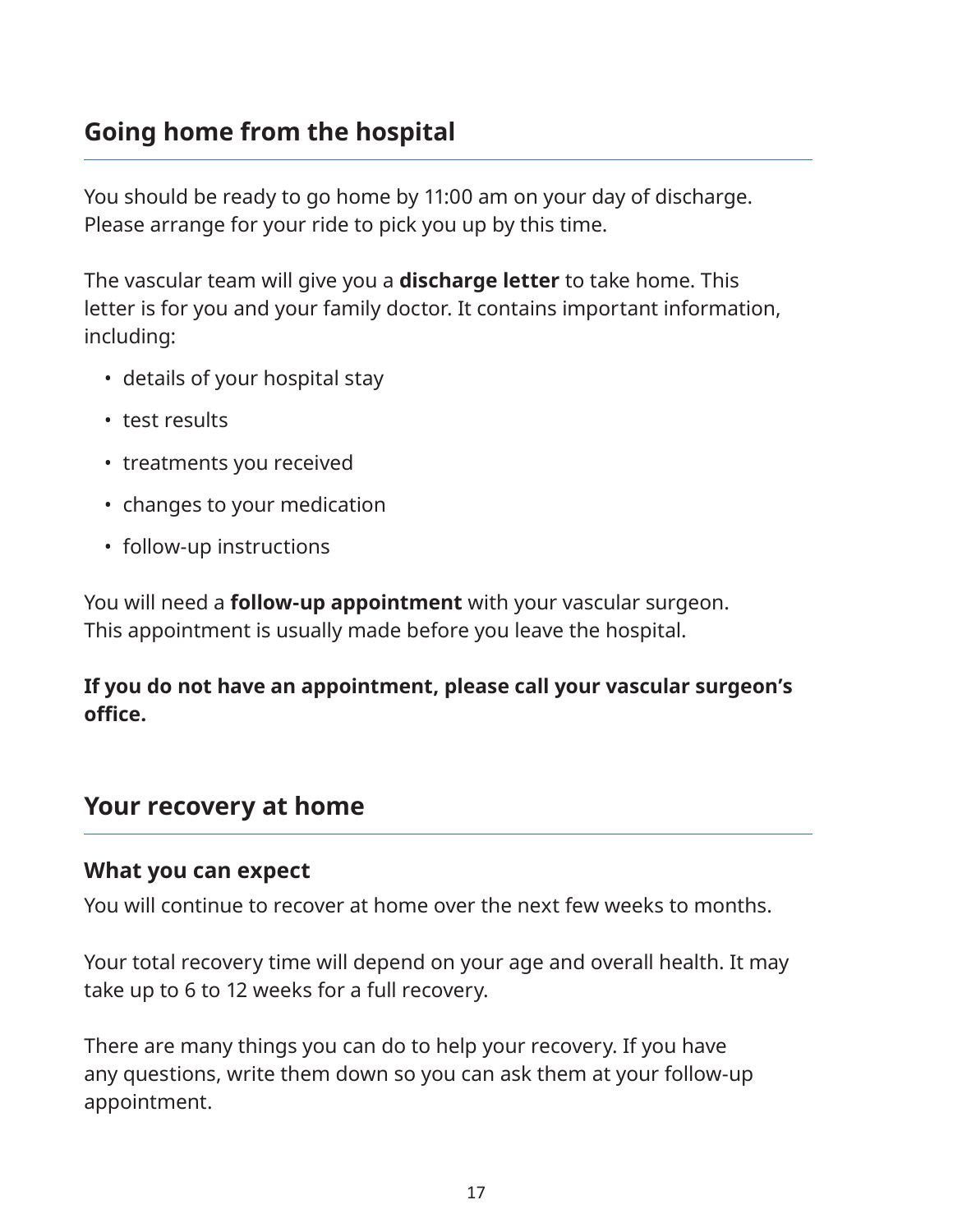# **Driving**

You will not be able to drive for 4 to 6 weeks after your surgery.

#### **Returning to work**

- Depending on the job you do, you may be able to return to work 6 weeks after surgery.
- If your job involves physical labour, you may need to wait at least 8 weeks before returning to work. This will depend on your overall health and your recovery. Please talk with your surgeon.

#### **Taking care of your incisions**

- You will have staples (metal clips) on your abdominal incision. You may have stitches or staples in your groin incisions.
- Keep your incisions dry and open to air unless they are leaking.
- Check your incisions each day for any new changes. It is normal for your incisions to be slightly red, swollen or painful for 2 to 3 weeks after your surgery. If you experience new pain, redness, lumps or more leaking than usual, see your family doctor.
- **• DO NOT scrub or use any creams, powders or ointments on your incisions.**

#### **Your personal hygiene**

- When showering, let the soap and water run over your incisions. Pat your incisions dry with a clean towel. If there is any leaking coming from your incisions, cover the incisions with clean gauze right after you shower.
- **• Do not swim, use hot tubs or take baths until your incisions are totally healed and no longer leaking.**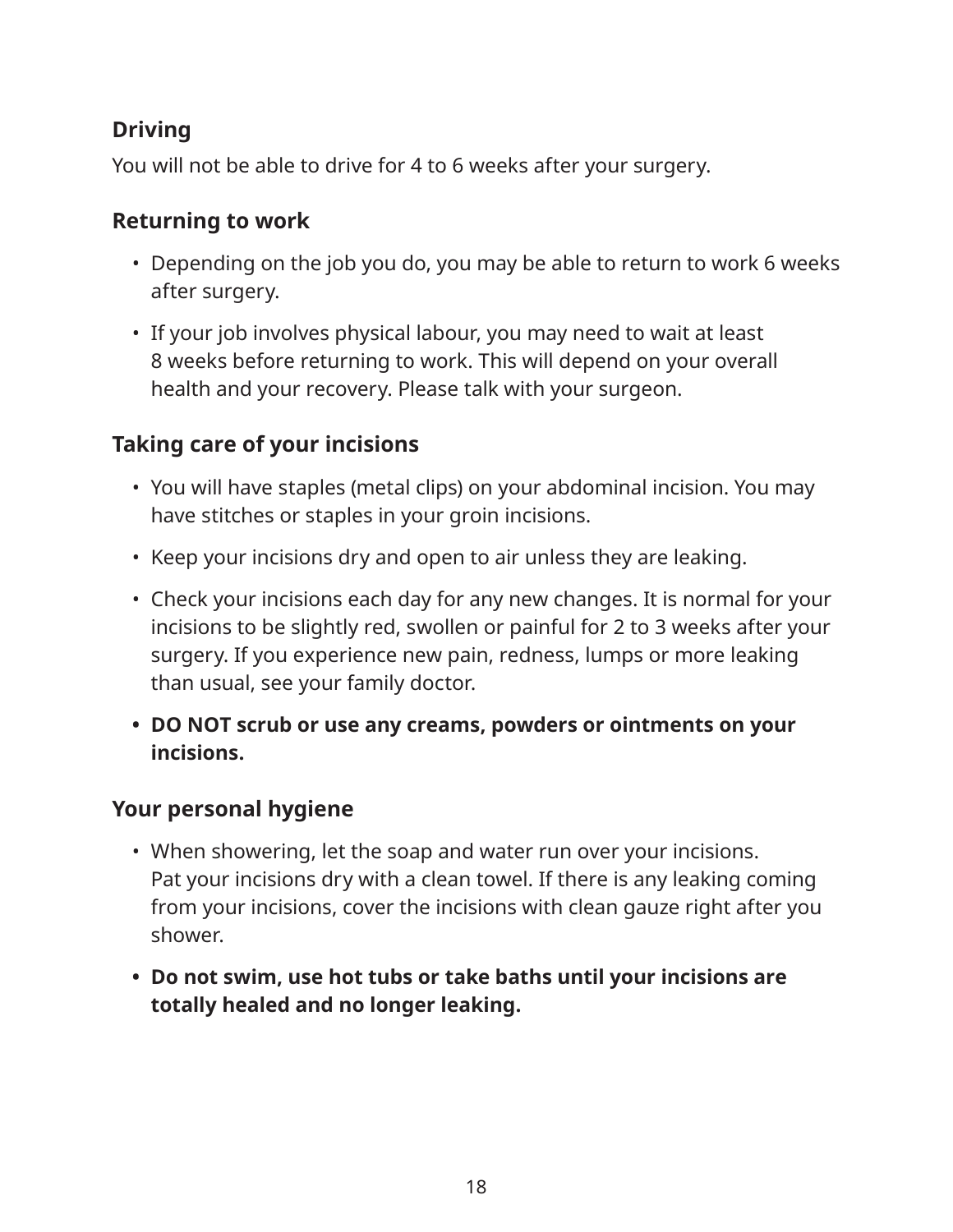# **Tips for healthy living**

#### **Activity and exercise**

- Regular physical activity can help you recover and return to your usual activities as soon as possible. Being active also has long-lasting benefits for your health.
- Start slowly. Take short walks around your house, with rest periods in between. Gradually walk a little farther and a little faster. You are likely to feel tired at first, but this will slowly get better.
- Plan time to rest during the day.
- As you get stronger, you can gradually take on your usual activities.
- **• Do not do strenuous activities or lift anything heavy (over 10 pounds or 4.5 kilograms) for 4 to 6 weeks.**

#### **Help at home**

• Plan to have someone help you at home for at least 1 to 2 weeks after your surgery. You may need help with laundry, cleaning, cooking and grocery shopping and drives to medical appointments.

#### **Healthy eating**

Eating well helps your body heal and recover. Eat a variety of foods from the four food groups. Choose foods that are low in fat, cholesterol and salt. See Canada's Food Guide for more information about healthy eating.

• Some pain medications can cause constipation. To prevent constipation, drink lots of fluids and eat foods that are high in fibre such as fruits, vegetables, whole grain breads and cereals.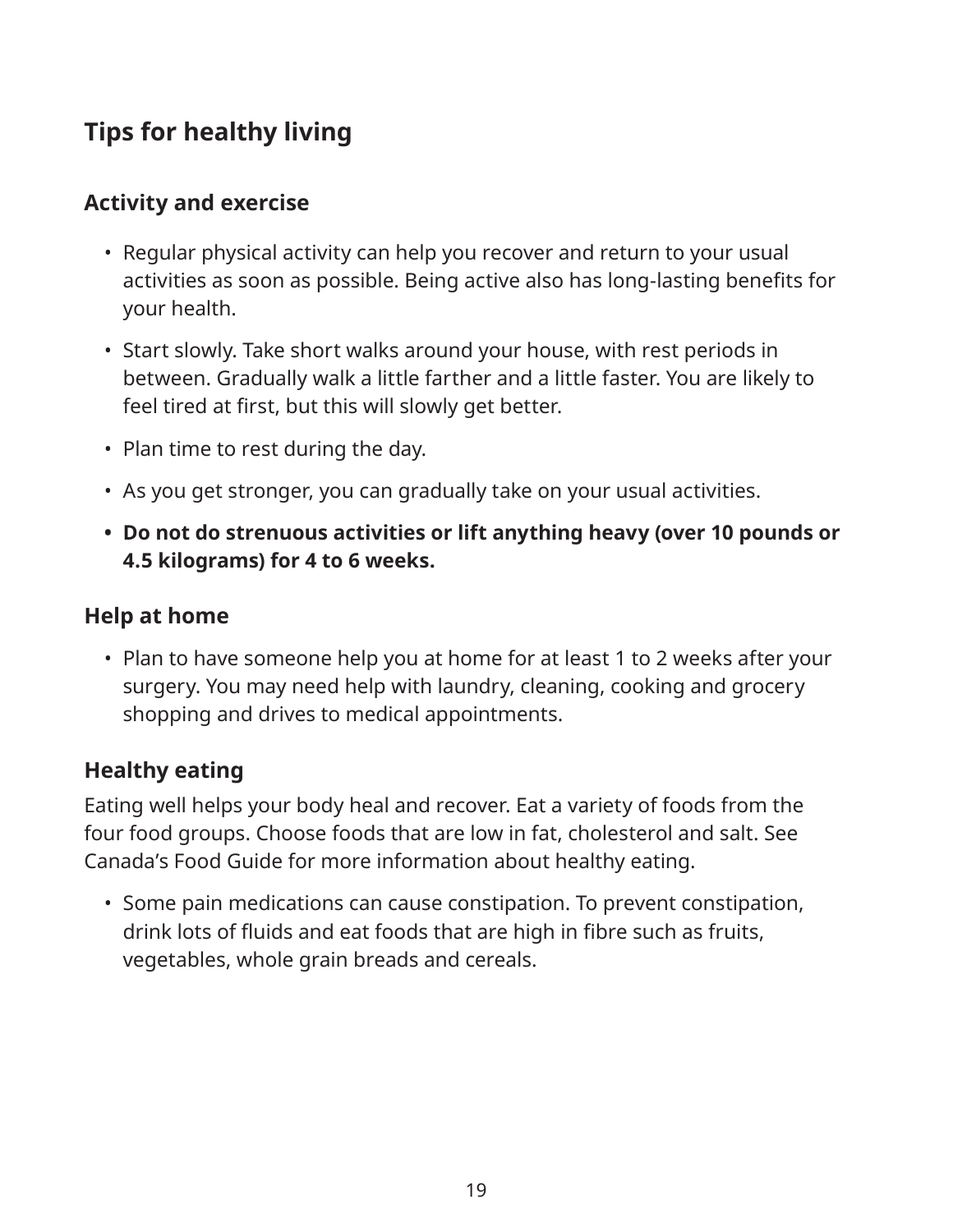## **Stay smoke free**

- If you smoke, the most important thing you can do is to stop smoking.
- Quitting smoking helps protect your graft and prevent further narrowing of your blood vessels.
- If you need help to quit, talk with your doctor. Help is available with medications, and support (online and in person).
- Visit Smoking Cessation at UHN (https://www.uhn.ca/corporate/ AboutUHN/Smoking\_Cessation) for helpful information and resources.

#### **Follow up care**

See your family doctor within 1 or 2 week of going home. This is important so you can have general checkup and any other follow up care that you may need.

Your staples and stitches will be removed about 2 weeks after your surgery by either your family doctor or your surgeon.

You will visit the vascular surgeon a few weeks after your surgery. This appointment is usually made before you leave the hospital.

#### **If you do not have an appointment, please call your vascular surgeon's office.**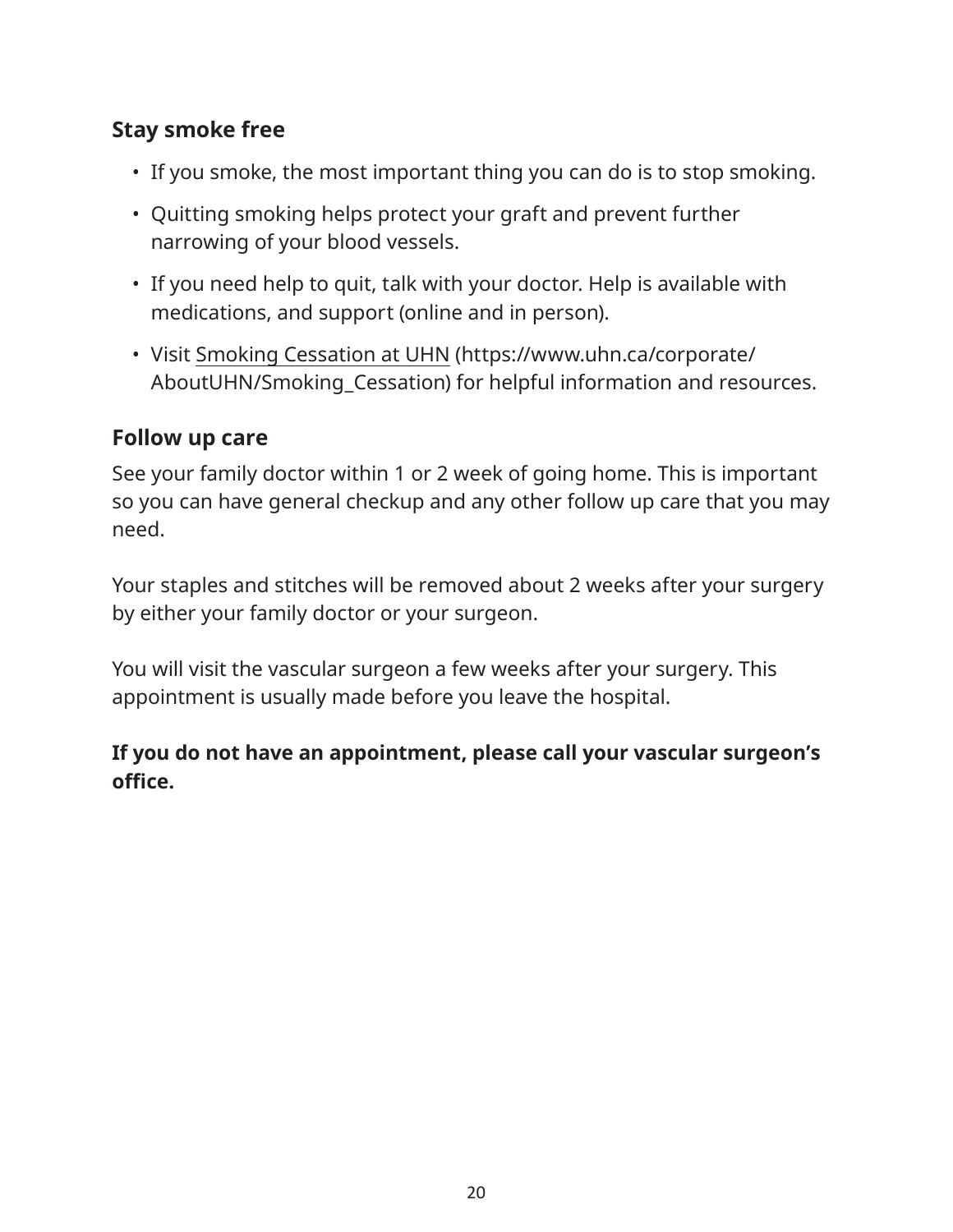**If you have new symptoms and don't know what to do, do not wait. Get medical advice or help if you are concerned.**

#### **Visit your family doctor or go to a walk in clinic if you have non-urgent concerns such as**

- Leg swelling that doesn't go away
- New mild pain, redness or swelling around your incisions
- Drainage or leaking from your incision that is increasing or smells bad



- New lump around your incision site
- Diarrhea (loose stools)
- Not passing any gas or feeling constipated for more than a few days
- Vomiting (throwing up) and not able to eat or drink
- Chills and a fever above 38.5 °C (100.4 °F) for at least 24 hours

#### **Call 911 or go to the hospital emergency department if you have an emergency such as:**

- Numbness in your arms, feet or legs, or they become cold or painful, or you have trouble moving them
- New pain in your groin, back, chest or abdomen
- Severe pain or swelling at your incisions site
- New shortness of breath
- Feeling dizzy or faint
- You lose control of your bladder or bowels
- You are no longer able to pass urine

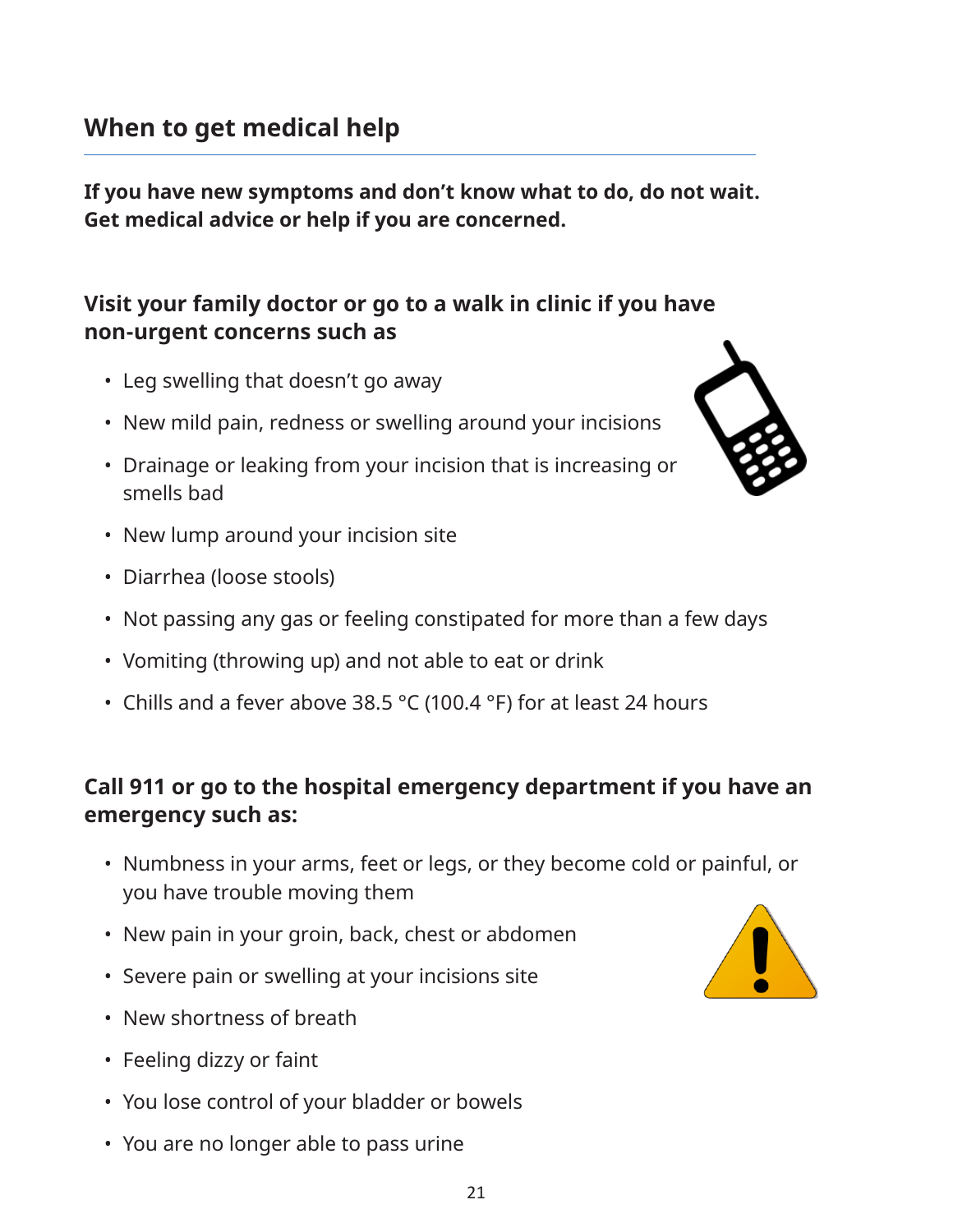# **Important contact information**

#### **Who to call if you have questions**

If you have questions while you are in hospital, please ask your nurse or nurse practitioner, or the doctors on the vascular team.

If you have questions before or after your surgery or need to book your follow up appointment, please call your surgeon's office:

| Dr. T. Lindsay     | 416 340 4620 |
|--------------------|--------------|
| Dr. G. Oreopoulos  | 416 340 3275 |
| Dr. G. Roche-Nagle | 416 340 5332 |
| Dr. B. Rubin       | 416 340 3645 |
| Dr. T. Forbes      | 416 340 3274 |
| Dr. J. Byrne       | 416 340 3996 |
| Dr. K. Howe        | 416 340 5193 |

If you have health related concerns while you are recovering at home please contact:

| Vascular Clinic Nurse Cindy Dickson | 416 340 3857 or        |
|-------------------------------------|------------------------|
| Vascular Coordinator Dyo Ramcharan  | 416 340 4800 ext. 5202 |